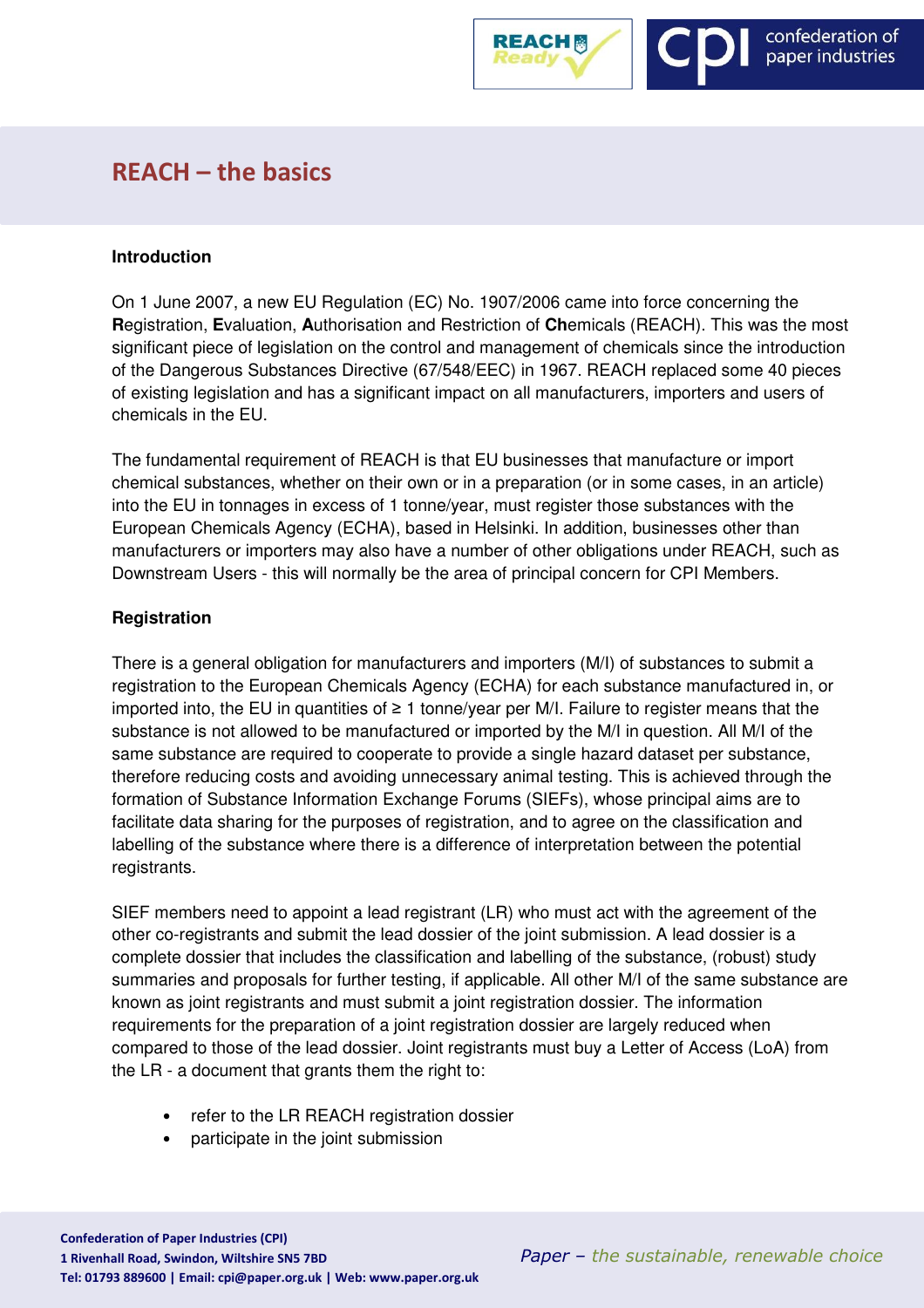

Substances fall into one of two categories; **Phase-in substances** are, broadly speaking, substances that were listed on the European Inventory of Existing Commercial Chemical Substances (EINECS) - a list of over 100,000 substances that were on the EU market in 1981. **Non-phase-in substances** are those that are not phase-in substances and are often referred to as 'new' substances.

Potential registrants of phase-in substances can take advantage of the phase-in deadlines (see Table 1), as long as they are pre-registered by the M/I. Pre-registration required M/I of phase-in substances to submit some basic information to ECHA ,and the window for pre-registration closed on 30 November 2008. Non-phase-in substances and phase-in substances that are not pre-registered are subject to immediate registration (from 1 June 2008), otherwise they should be withdrawn from the market. A manufacturer or importer of a phase-in substance who enters the EU market for the first time after 1 June 2008, can still use the phase-in periods for registration. This is known as a late pre-registration.

| <b>Substance group</b>                                                                                   | <b>Registration deadline</b>  |
|----------------------------------------------------------------------------------------------------------|-------------------------------|
| Non-phase-in (new) substance                                                                             | Prior to M/I from 1 June 2008 |
| Non-pre-registered phase-in substance                                                                    |                               |
| Pre-registered phase-in substance $M/I \ge 1000$ tpa                                                     | 30 November 2010              |
| Pre-registered phase-in R50/53 (very toxic to aquatic organisms)<br>substance $M/I \ge 100$ tpa          |                               |
| Pre-registered phase-in CMR (carcinogens, mutagens and reproduct<br>toxicants) substance $M/I \ge 1$ tpa |                               |
| Pre-registered phase-in substance $M/l \ge 100$ tpa                                                      | 31 May 2013                   |
| Pre-registered phase-in substance $M/l \ge 1$ tpa                                                        | 31 May 2018                   |

## **Table 1: Timings for Registration**

#### **Non-EU manufacturers and Only Representatives (ORs)**

Under REACH, a non-EU manufacturer cannot submit a registration to the ECHA themselves. According to Article 8 of the Regulation, a natural or legal person established outside the EU, who manufactures a substance on its own or in preparations, formulates a preparation or produces any articles imported into the EU may, by mutual agreement, appoint a natural or legal person established in the EU to fulfil, as his **Only Representative (OR),** the obligations on importers regarding the registration of substances. In simple terms, the non-EU manufacturer must appoint an EU-based representative (an OR), to fulfil all the obligations of an importer under REACH.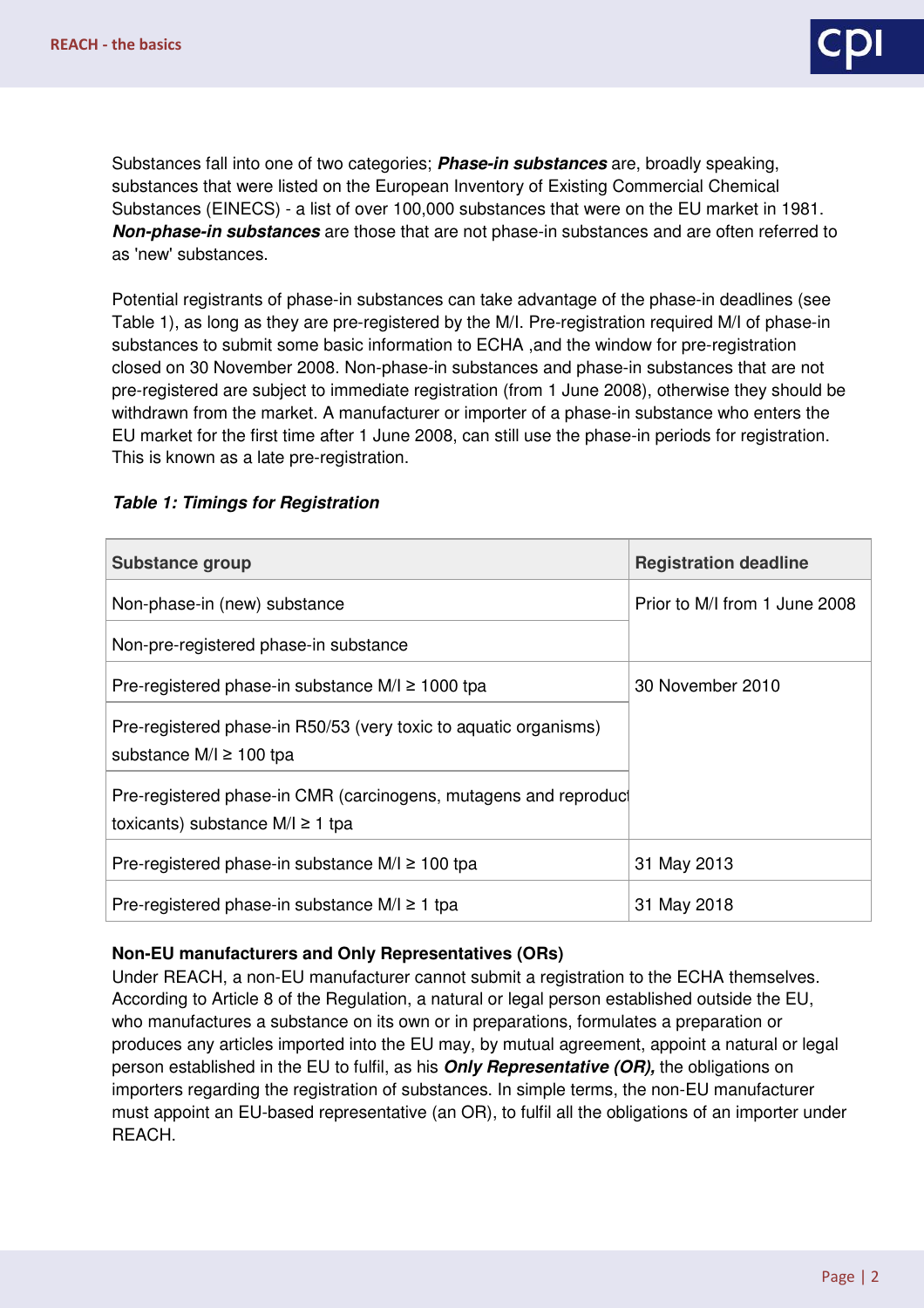# **Registration exemptions**

The Regulation exempts certain uses of substances that are deemed to be adequately regulated under other legislation, such as medicinal products, or that generally present such low risks as not to require registration (set-out in REACH Annexes IV and V).

**Polymers** are also exempted from the requirement to register because of the large number of polymers and the limited risk posed by the vast majority of them. Monomers and other starting materials or additives will, however, normally need to be registered. The provisions for polymers will be subject to a review in due course and may be required to be registered in the future - this is of significance as many paper-speciality chemicals are polymers. The following substance categories are exempt from registration:

- The specific substances listed in Annex IV of the Regulation.
- Substances covered by Annex V of the Regulation, including:
	- o Degradation products from environmental factors.
		- o Chemical degradation products from storage.
		- o Products from use.
		- o Products from reaction with additives.
		- o By-products.
		- o Hydrates, providing the anhydrous form is registered.
		- o Non-dangerous natural substances.
		- o Hydrogen, oxygen, nitrogen and the noble gases.
		- o Minerals, ores and ore concentrates, cement clinker, natural gas, liquid petroleum gas, natural gas, condensate process gases, crude oil, coal and coke.
- Monomers bound into polymers, but note that registration is required if the monomer is present at  $\geq 2\%$  (w/w) in the polymer and is at  $\geq 1$  tonne/year.
- Polymers.
- Certain uses of substances addressed in 'equivalent' sectoral legislation.
- Food and food ingredients.
- Certain recycled materials.
- Waste (exempt from REACH).
- Substances needed in the interests of defence (exempt from REACH).

#### **Substances in articles**

An **Article** is defined under REACH as 'an object which during production is given a special shape, surface or design which determines its function to a greater degree than does its chemical composition' (Article 3.3).

Substances intended to be released from articles, and present above 1 tonne/year per M/I, are subject to the same registration requirements and deadlines as for substances on their own or in preparations. Substances not intended to be released from articles, need not be registered.

Notification to ECHA of substances in articles is required when all conditions of Article 7(2) are met:

• The substance is included in the Candidate List for Authorisation (Article 59(1)).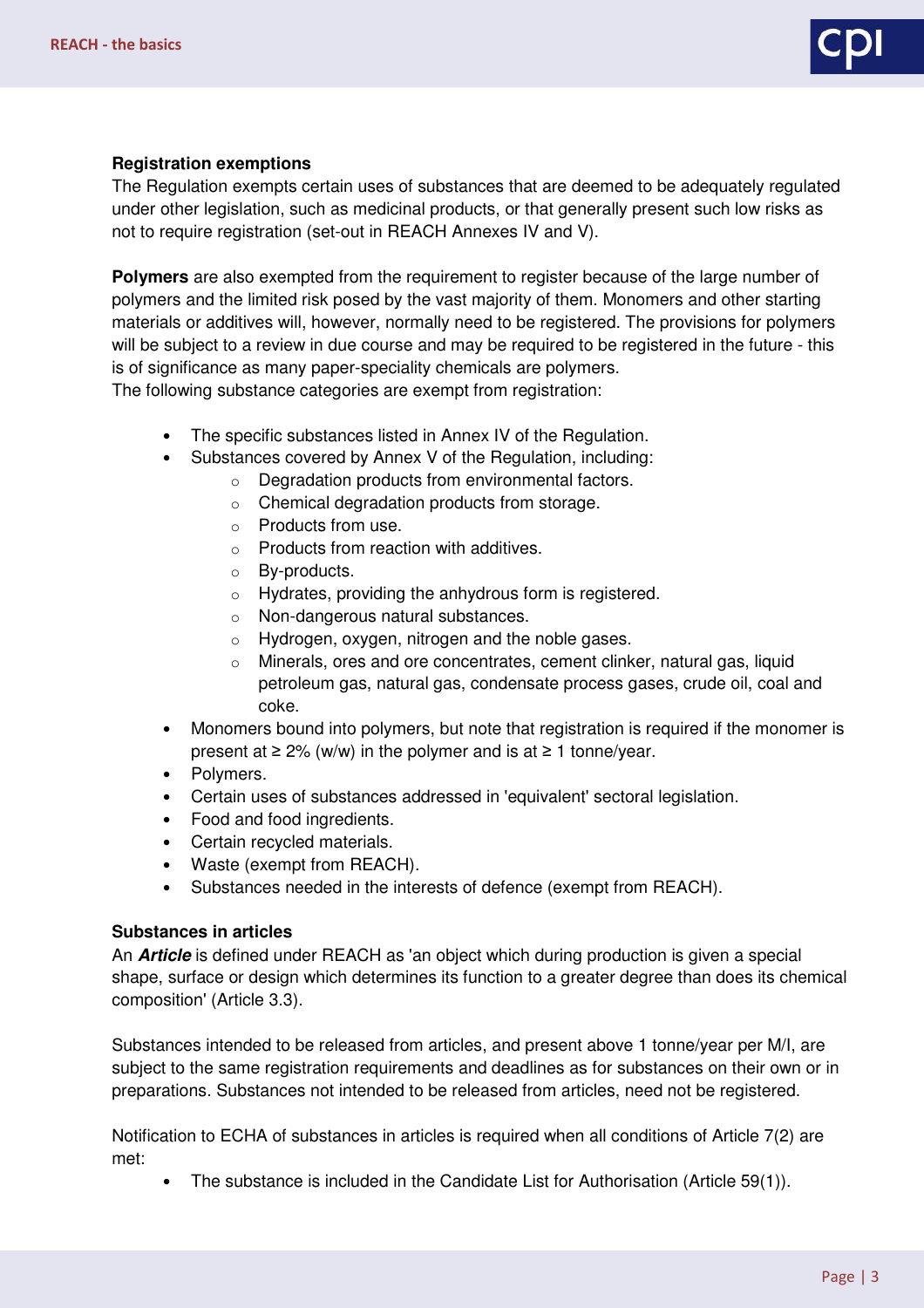

- The substance is present in all articles produced or imported by, one actor in an amount totalling over 1 tonne per year (per producer or importer).
- The substance is present in articles above a concentration of 0.1% weight by weight (w/w).

ECHA may request the registration of a notified substance in an article if it poses a risk to human health or the environment.

# **EVALUATION**

There are two types of evaluation with different aims:

## **1. Dossier evaluation (i.e. per individual registration dossier)**

Registration dossier evaluation concerns the checking of testing proposals to prevent unnecessary animal testing, i.e. the repetition of existing tests, and poor quality or unnecessary tests. ECHA must check the compliance of a minimum of 5% registration dossiers with the registration requirements. National enforcement action is possible as a result.

# **2. Substance evaluation (i.e. per substance)**

The Community Rolling Action Plan (CoRAP) introduces a list of substances that are proposed for review by the EU Member States Competent Authorities under the substance evaluation process of REACH (Articles 44 to 48). The plan contains substances for which there is a suspicion that their use could pose a risk to human health or the environment. ECHA will publish a new CoRAP list once a year, which will contain substances distributed for evaluation in the following three years. Following the evaluation by Member States, further information may be requested from the registrants of these substances if additional data is considered necessary to clarify the suspected risk. Alternatively, it may be concluded that the substance does not constitute a risk, based on the available knowledge at the time and no further data is needed with respect to the evaluation activity.

# **AUTHORISATION**

The Authorisation system (REACH Title VII) addresses 'Substances of Very High Concern' (SVHCs) with the aim of ensuring they are properly controlled and progressively replaced by suitable alternative substances or technologies where these are economically and technically viable. SVHCs are considered to have hazardous properties of such high concern that it is necessary to regulate them centrally, through a mechanism that ensures that the risks related to their actual uses are assessed, considered and then decided upon, on an EU-wide basis. The justification is that the effects on humans and the environment of these substances are very serious and normally irreversible.

SVHCs are firstly identified and put on a so-called 'Candidate List'. Candidate List substances are then gradually included in Annex XIV of the REACH Regulation, the 'List of Substances Subject to Authorisation'. Once included in that Annex, substances cannot be placed on the market or used after a date to be set (the so-called 'sunset date'), unless the company has been granted an authorisation. There is no tonnage trigger for this requirement. Note that Authorised uses are specific to a supply chain.